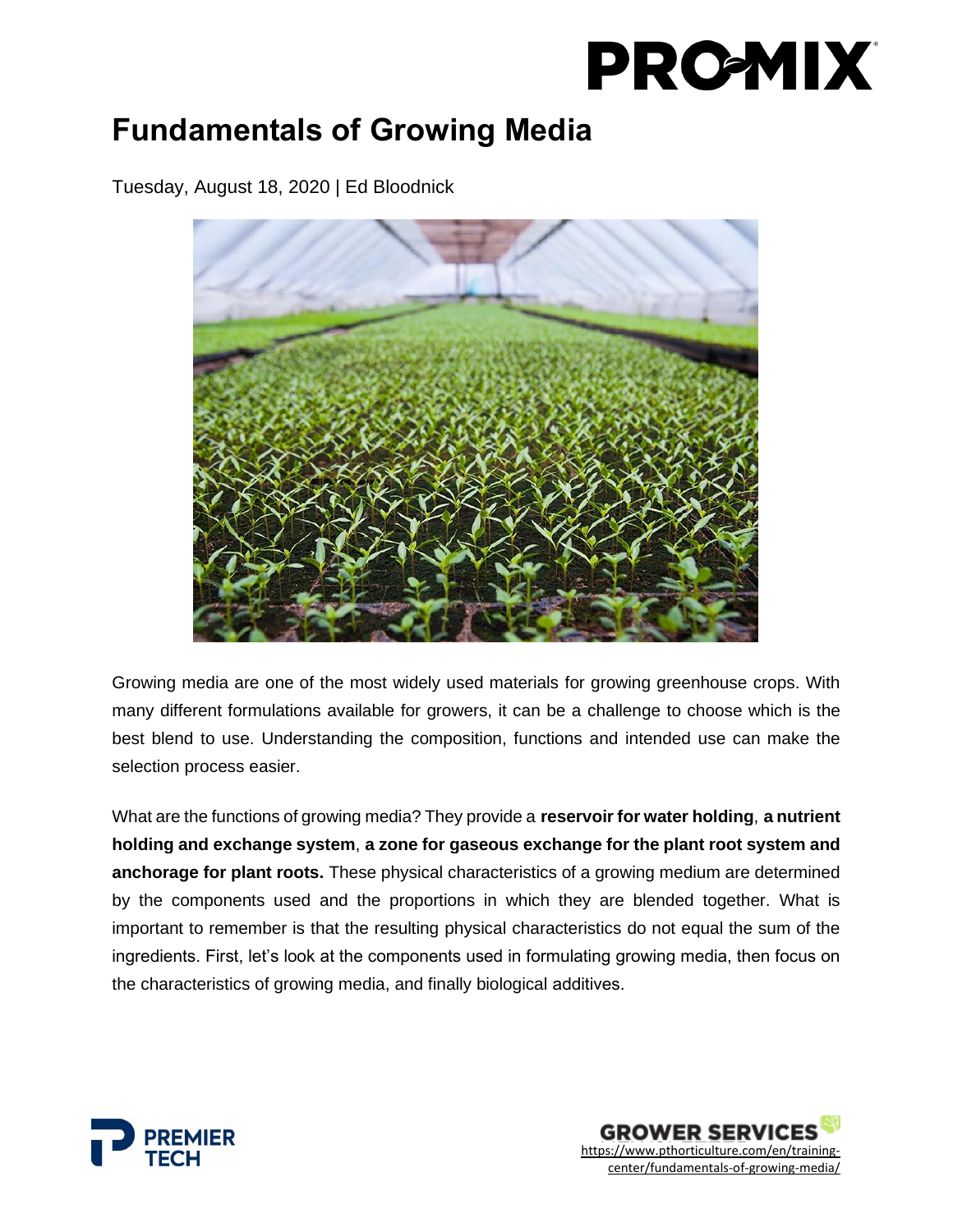#### **Growing Media Components**

Growing media components are either **organic or inorganic**. Organic components include, but are not limited to: peat moss, bark, coconut coir, rice hulls, wood fiber, etc. Inorganic components include, but are not limited to: perlite, pumice, vermiculite, sand, hydrogel, etc. Some of these components hold water on their surface, while others hold water on their surface and within their structure, and others hold very little, if any water, such as perlite. Keep in mind that a specific type of ingredient can vary in its water holding capacity and physical structure, depending on its origin and how it is processed.

For example, bark can vary greatly in its source and its structure depending on how it is processed, aged, composted and screened. This is also true for peat moss. Light brown, fibrous peat moss has a porous structure and can hold up 16 times its weight in water. However, if this same peat moss is processed into fine particles, the water holding capacity can be reduced and the air porosity decreased dramatically. If you blend your own growing media, your source materials should be consistent to produce a quality and predictable growing medium. It is important to know the structure, chemical and physical properties of the ingredients you use to be sure that the growing medium blend you produce is the same, batch after batch.



Common organic components used in growing medium. Starting in the upper left, going clockwise: bark, Sphagnum peat moss and coir. Source: Premier Tech



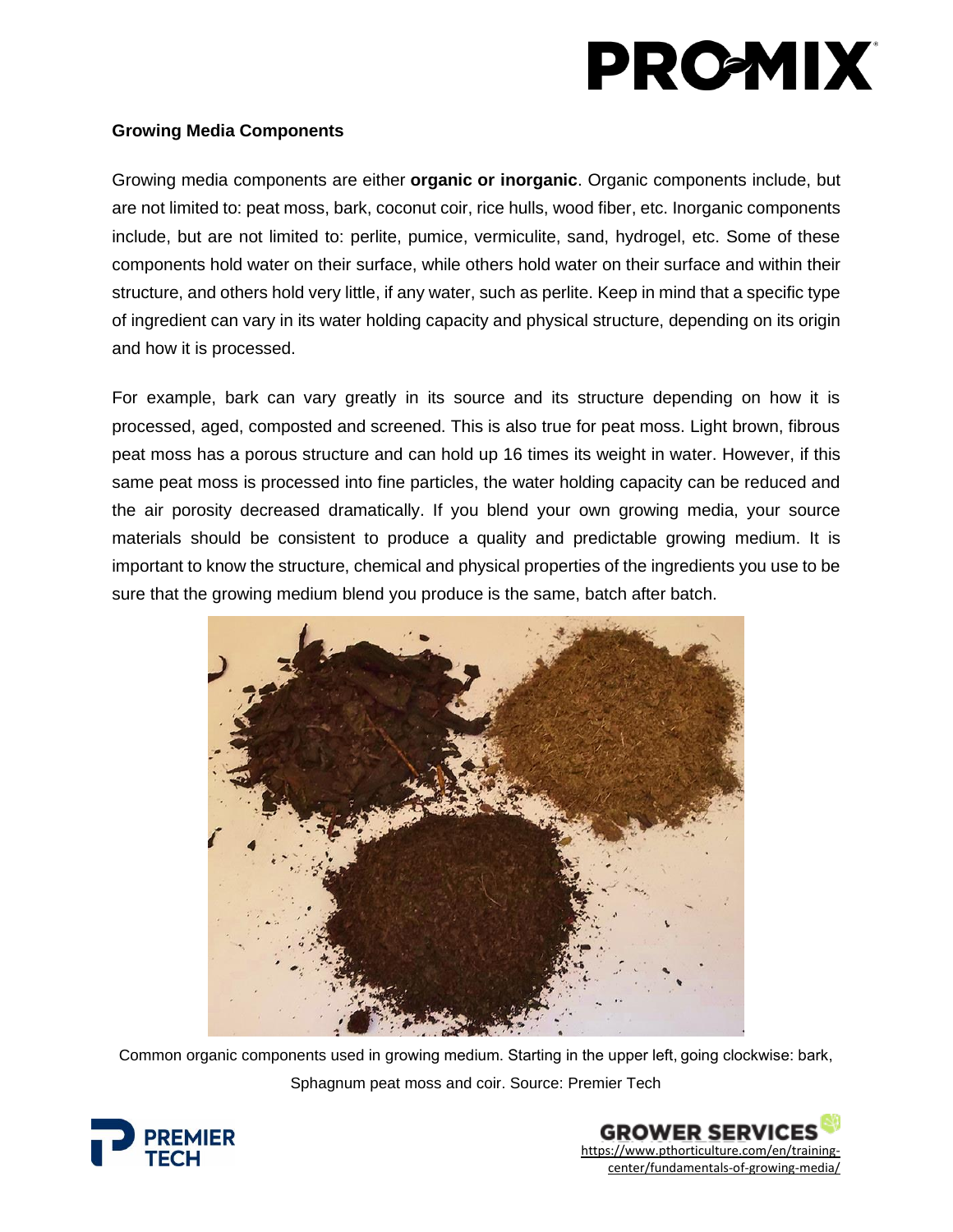

Common inorganic components used in growing medium. Starting in the upper left, going clockwise: vermiculite, perlite and rice hulls. Source: Premier Tech

#### **Physical Characteristics of Growing Media**

While there are a number of laboratory tests for physical characterization of growing media, the three most familiar measurements are **bulk density (weight), water holding capacity and air porosity.** Water holding capacity is the volume percentage of water retained by a saturated growing after it is allowed to drain. Air porosity is a measurement of the volume of pore space occupied by air after a saturated growing medium is allowed to drain. For the most part, peatbased growing media products have a low bulk density, since the majority are made with a base of Sphagnum peat moss and have higher water holding capacity. Bark-based media are heavy weight products that are suitable when high drainage and container stability are required. Both types of products typically have good air porosity in a range of 10 – 18% by volume, which is a good range for most growing media.



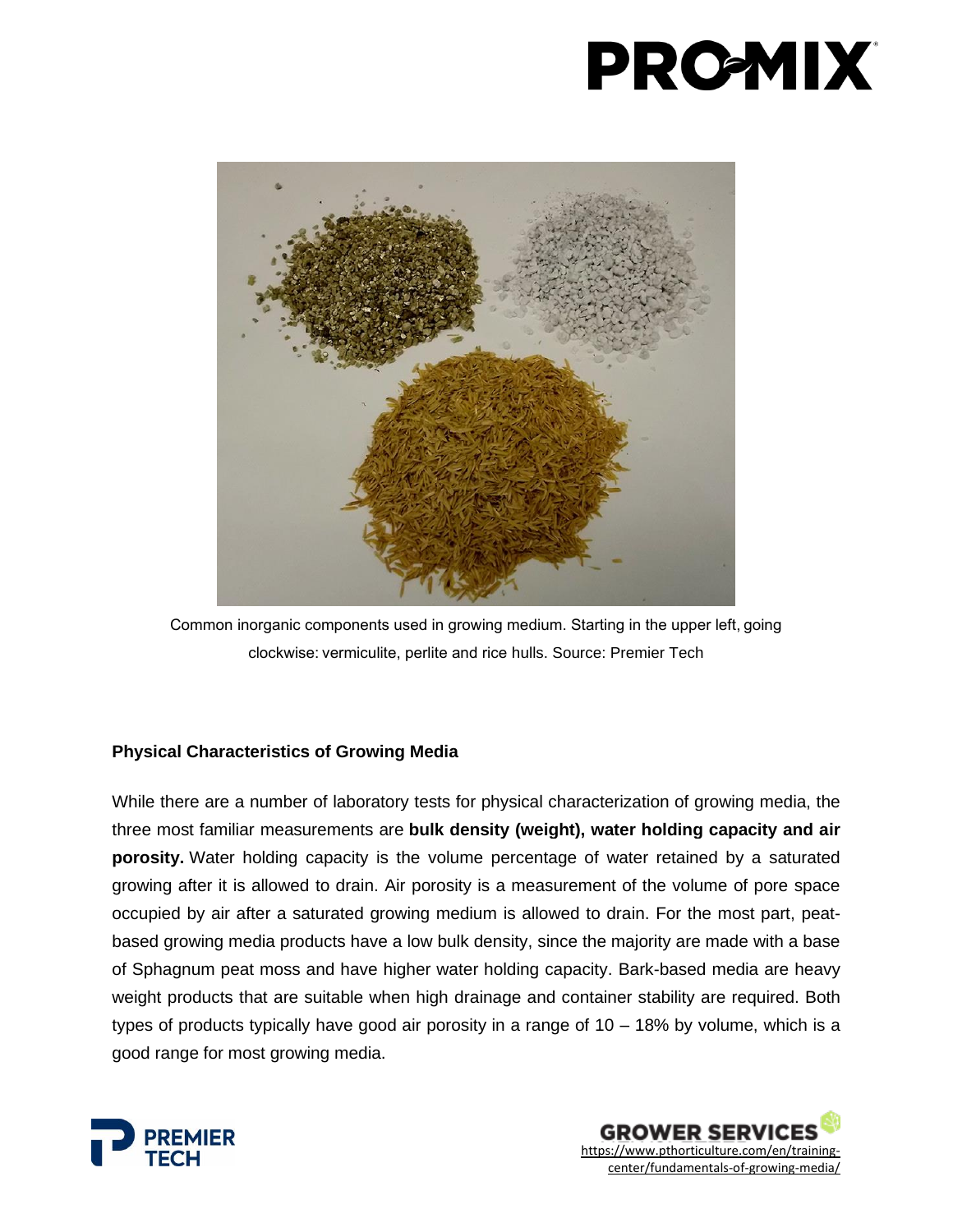#### **Chemical Characteristics of Growing Media**

Two important measurements for growing media are **pH and EC** (Electrical Conductivity). **pH is a determination of how acidic or basic a substance or solution is. EC reading measures the ability of soil water to carry an electrical current and is an indication of the amount of nutrients available for crops to take up.** For general purpose growing media, the ideal pH range is between 5.2 – 6.2 with a target of 5.8 when wetting out. (Wet-out is the pH measurement after adding water to packaged growing medium) Desirable EC for general purpose growing media is between 1.0-2.0 mmhos/cm.

For seed germination and rooting of cuttings, the desired pH range will be slightly lower between 5.0 – 6.0, with a target wet-out at 5.6. This pH range is slightly lower, since pH can tend to rise during use from minimal fertilizer applications and water alkalinity of irrigation water from constant misting. Desirable EC for germination and propagation growing media is between 0.5 - 1.1 mmhos/cm.



A combination E.C. and pH meter is used to measure these parameters of a growing medium sample. Source: Premier Tech

Most commercial growing media are pH adjusted with either calcitic or dolomitic limestone and contain a balanced starter fertilizer to help plants acclimate after planting. It is generally recommended to begin fertilization once new plant leaves begin to emerge and new roots develop. The amount of fertilizer and frequency of applications will vary based on the crop type,



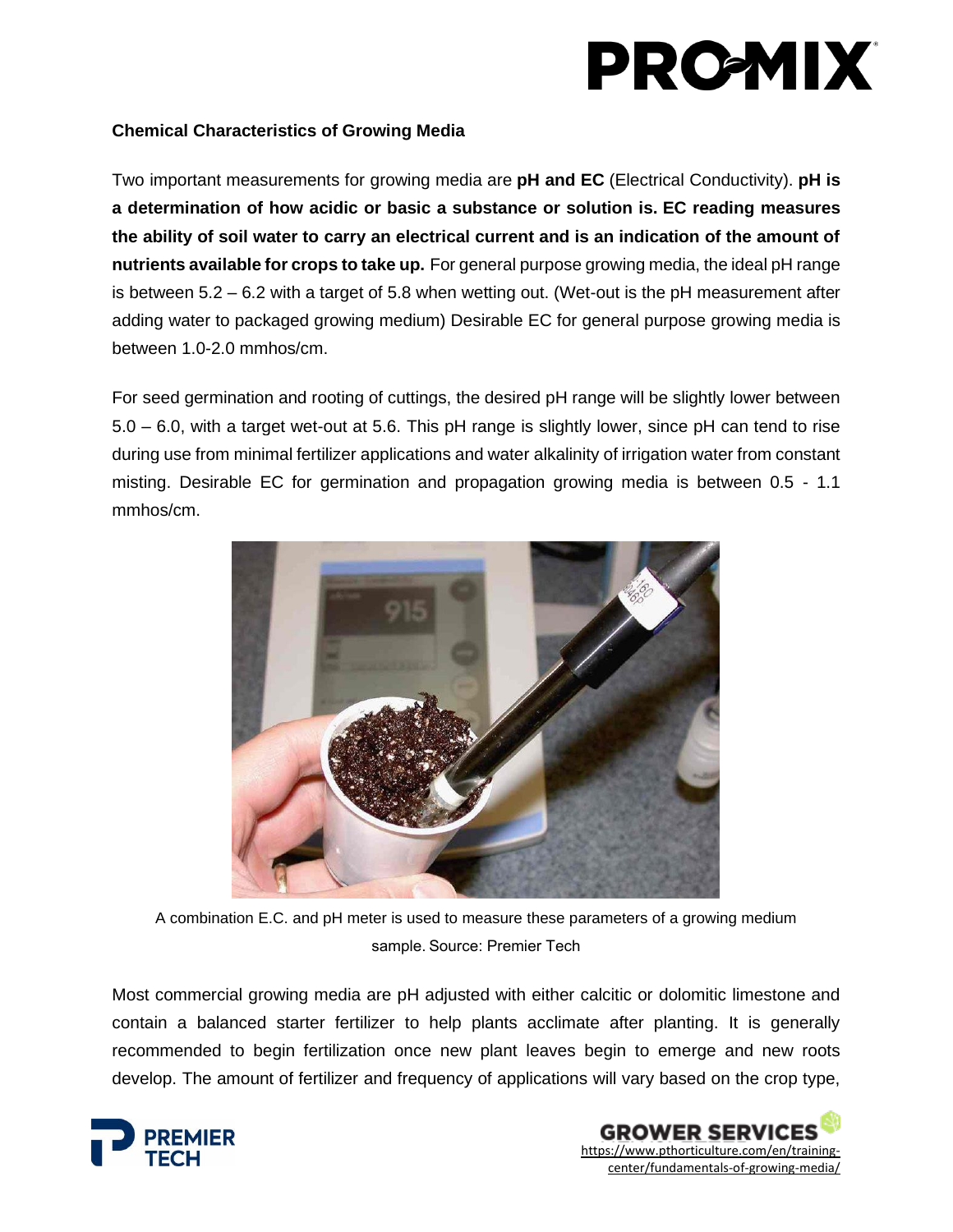stage of development, container size and frequency of plain water applications. Keep in mind that some ingredients used in formulating growing media may contain mineral salts, such as coir. It is recommended that coir should be leached thoroughly before use to be reduce salt levels and potentially high nutrients (i.e.: potassium, chloride, sodium). The same is true for bark, since aging and composting can release undesirable elements. To be sure, laboratory tests are recommended to check pH, E.C. and individual nutrient levels.

| <b>PRO-MIX PRODUCT</b>                                   | pH<br>Range <sup>*</sup> | $EC +$<br>mmhos/cm | Air<br>Porosity<br>(by<br>volume) | <b>Bulk Density</b><br>(lbs./cuft) |
|----------------------------------------------------------|--------------------------|--------------------|-----------------------------------|------------------------------------|
| <b>GERMINATION and SPECIALTY</b>                         |                          |                    |                                   |                                    |
| PRO-MIX FPX (peat/perlite - fine)                        | $4.8 - 5.6$              | $0.5 - 0.9$        | $10 - 14%$                        | 8 - 10 lbs./cuft                   |
| PRO-MIX PGX (peat/vermiculite - fine)                    | $5.0 - 5.8$              | $0.7 - 1.1$        | $10 - 15%$                        | 8 - 10 lbs./cuft                   |
| PRO-MIX YP (peat/coir/ perlite)                          | $5.0 - 6.0$              | $0.8 - 1.5$        | $12 - 16%$                        | 8 - 10 lbs./cuft                   |
| <b>GENERAL PURPOSE</b>                                   |                          |                    |                                   |                                    |
| PRO-MIX BX (peat/perlite/vermiculite)                    | $5.2 - 6.2$              | $1.0 - 1.8$        | $12 - 17%$                        | 8 - 10 lbs./cuft                   |
| PRO-MIX BRK (peat/bark/perlite)                          | $5.2 - 6.2$              | $15 - 2.5$         | $11 - 17%$                        | 14 - 19 lbs./cuft                  |
| PRO-MIX BRK20 (peat/bark/perlite)                        | $5.2 - 6.2$              | $1.5 - 2.5$        | $12 - 18%$                        | 11 - 15 lbs./cuft                  |
| PRO-MIX BK25 (peat/bark/perlite)                         | $5.2 - 6.2$              | $1.5 - 2.5$        | $15 - 20%$                        | 15 - 17 lbs / cuft                 |
| PRO-MIX BK55 (peat/bark/perlite)                         | $5.2 - 6.2$              | $1.5 - 2.5$        | $20 - 25%$                        | 18 - 20 lbs./cuft                  |
| PRO-MIX BK25V (peat/bark/perlite)                        | $5.2 - 6.2$              | $1.5 - 2.5$        | $15 - 20%$                        | 15 - 17 lbs./cuft                  |
| PRO-MIX BK45V (peat/bark/perlite)                        | $5.2 - 6.2$              | $1.5 - 2.5$        | $20 - 25%$                        | 18 - 20 lbs./cuft                  |
| PRO-MIX HP (peat/perlite)                                | $5.2 - 6.2$              | $1.0 - 1.8$        | $14 - 20%$                        | 8 - 10 lbs / cuft                  |
| PRO-MIX HP-CC (peat/coir chunks/perlite)                 | $5.2 - 6.2$              | $1.0 - 2.0$        | $14 - 20%$                        | 8 - 10 lbs./cuft                   |
| PRO-MIX CC40 (peat/coir chunks)                          | $5.2 - 6.2$              | $1.0 - 2.0$        | $14 - 20%$                        | 8 - 10 lbs./cuft                   |
| PRO-MIX LP15 (peat/perlite)                              | $5.2 - 6.2$              | $1.0 - 1.8$        | $10 - 15%$                        | 8 - 10 lbs./cuft                   |
| <b>ORGANIC</b>                                           |                          |                    |                                   |                                    |
| PRO-MIX PG ORGANIK (peat/coir/verm.)                     | $5.0 - 5.8$              | $0.5 - 1.2$        | $10 - 15%$                        | 8 - 10 lbs./cuft                   |
| MYCORRHIZAE ORGANIK<br>PRO-MIX MP<br>(peat/coir/perlite) | $5.2 - 5.8$              | $0.6 - 1.1$        | $10 - 16%$                        | 8 - 10 lbs./cuft                   |

Following are some of the physical and chemical properties of PRO-MIX products:

### **Our Value-Added Growing Media: The Active Ingredients**

Something unique to the line of PRO-MIX® products is that they are available with biological additives, which include BIOFUNGICIDE™, MYCORRHIZAE™ or both, or as standard products. In the formulation PRO-MIX® BIOFUNGICIDE™ + MYCORRHIZAE™, they work together to enhance plant performance, quality and yield.